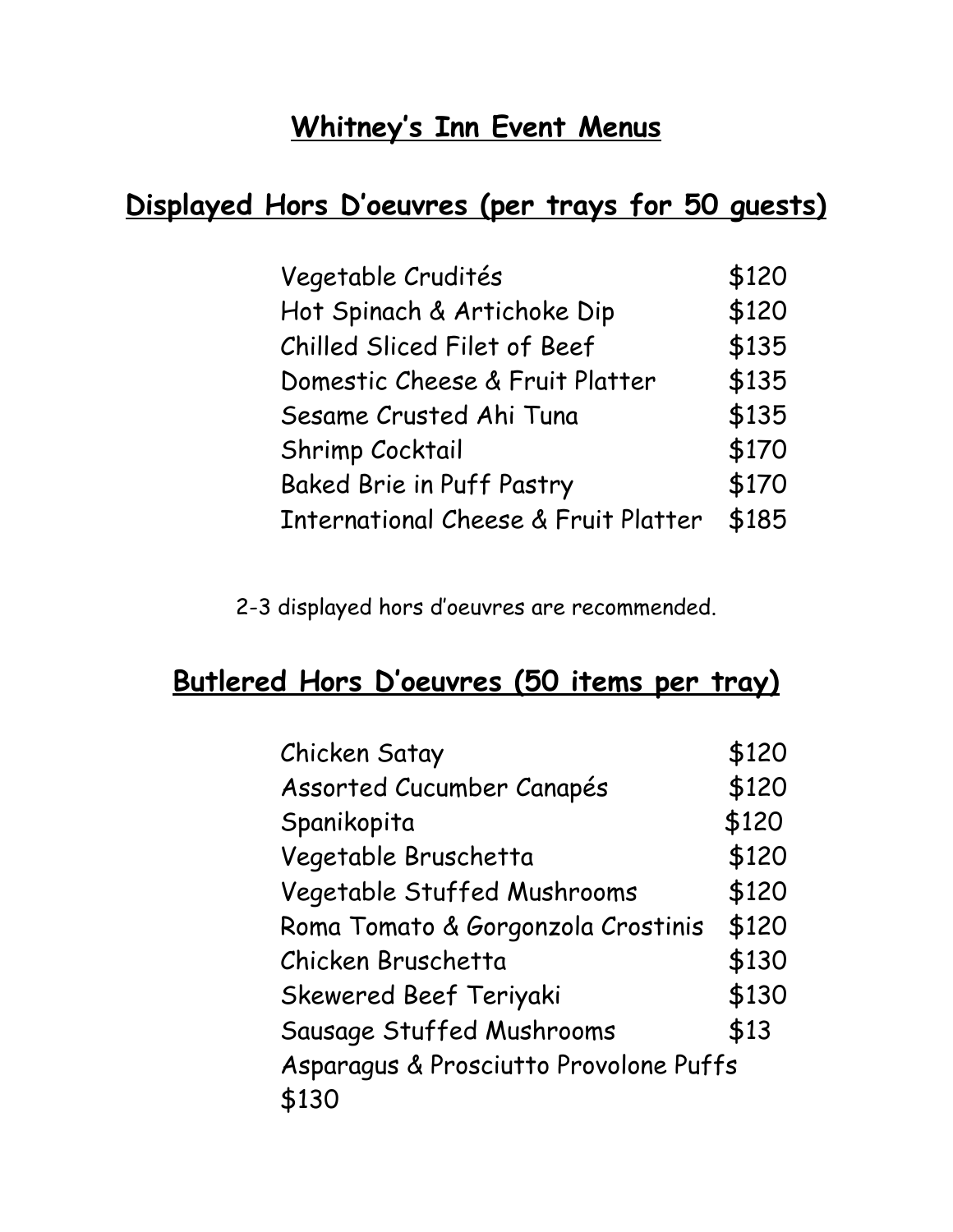| Petite Crab Cakes                                | \$140 |
|--------------------------------------------------|-------|
| Mini Maine Lobster Cakes                         | \$140 |
| <b>Crab Stuffed Mushrooms</b>                    | \$140 |
| Beef Tenderloin & Horseradish Crostinis<br>\$140 |       |
| Scallops Wrapped in Bacon                        | \$140 |
| Rack of Lamb Lollipops                           | \$150 |
|                                                  |       |

3-5 hors d'oeuvres per guest are recommend for butlered hors d'oeuvres.

# **Welcome Reception/Rehearsal Dinner Menus (minimum of 40 people)**

**(These menus are not available for weddings.)**

## **Pizza & Salad Bar**

Various Pizza Pies with Assorted Toppings

Fresh Garden Salad & Caesar Salad

Iced Tea or Lemonade

**\$22 per person**

### **The Greenery BBQ**

Grilled Hamburgers, Hot Dogs, & Veggie Burgers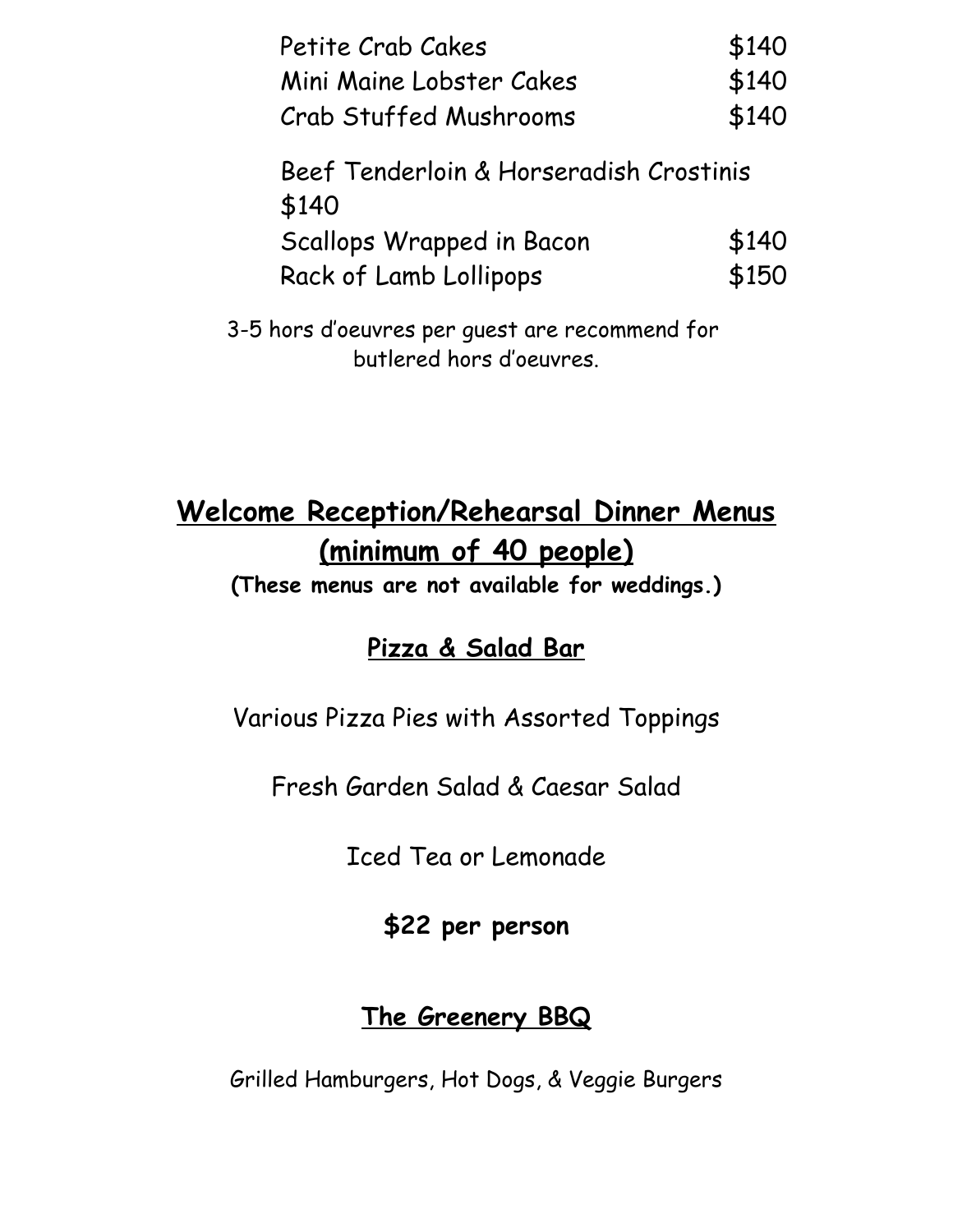Potato Salad, Baked Beans, or Pasta Salad (choice of two)

Fresh Garden Salad

Iced Tea or Lemonade

#### **\$25 per person**

### **The Birches BBQ**

Grilled Hamburgers, Hot Dogs, & Veggie Burgers

Barbequed Chicken

Potato Salad, Baked Beans, or Pasta Salad (choice of two)

Fresh Garden Salad or Fresh Fruit Salad

Iced Tea or Lemonade

## **\$29 per person**

# **Welcome Reception/ Rehearsal Dinner Menus (minimum 40 people)**

**(These menus are not available for weddings.)**

Tossed Caesar Salad or Fresh Garden Salad

**(Choice of Two Entrees)** Chicken Broccoli Alfredo New England Style Baked Haddock Chicken Parmesan Beef Stroganoff Vegetable or Bolognese Lasagna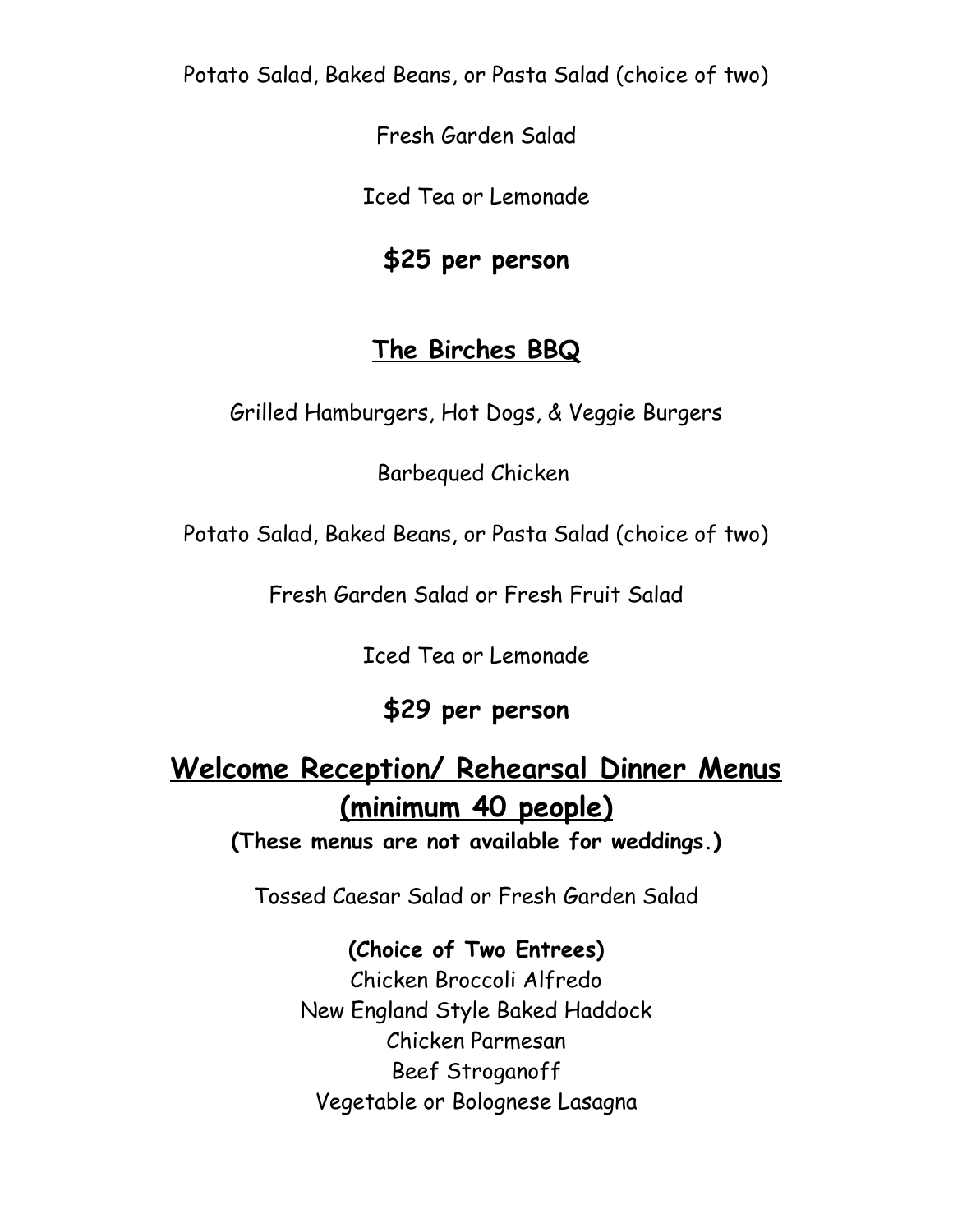Bruschetta Chicken

Choice of Fresh Vegetable Choice of Potato or Rice Fresh Baked Bread & Butter

### **\$33 per person**

### **Whitney's Pig Roast**

Tossed Caesar Salad or Fresh Garden Salad

Whole Roasted Pig

BBQ Chicken

Potato Salad or Pasta Salad

Baked Beans

Corn on the Cob

Iced Tea or Lemonade

# **\$40 per person**

# **Dessert Options (For Weddings and Rehearsal Dinners)**

Add \$4.50 per person for Fireside S'mores Add \$5.00 per person for Cookies & Brownies Add \$5.50 per person for Strawberry Shortcake Add \$6.00 per person for Petite Dessert Bites Add \$6.50 per person for Ice Cream Sundae Bar Add \$7.50 per person for Assorted Home Baked Pies and Cakes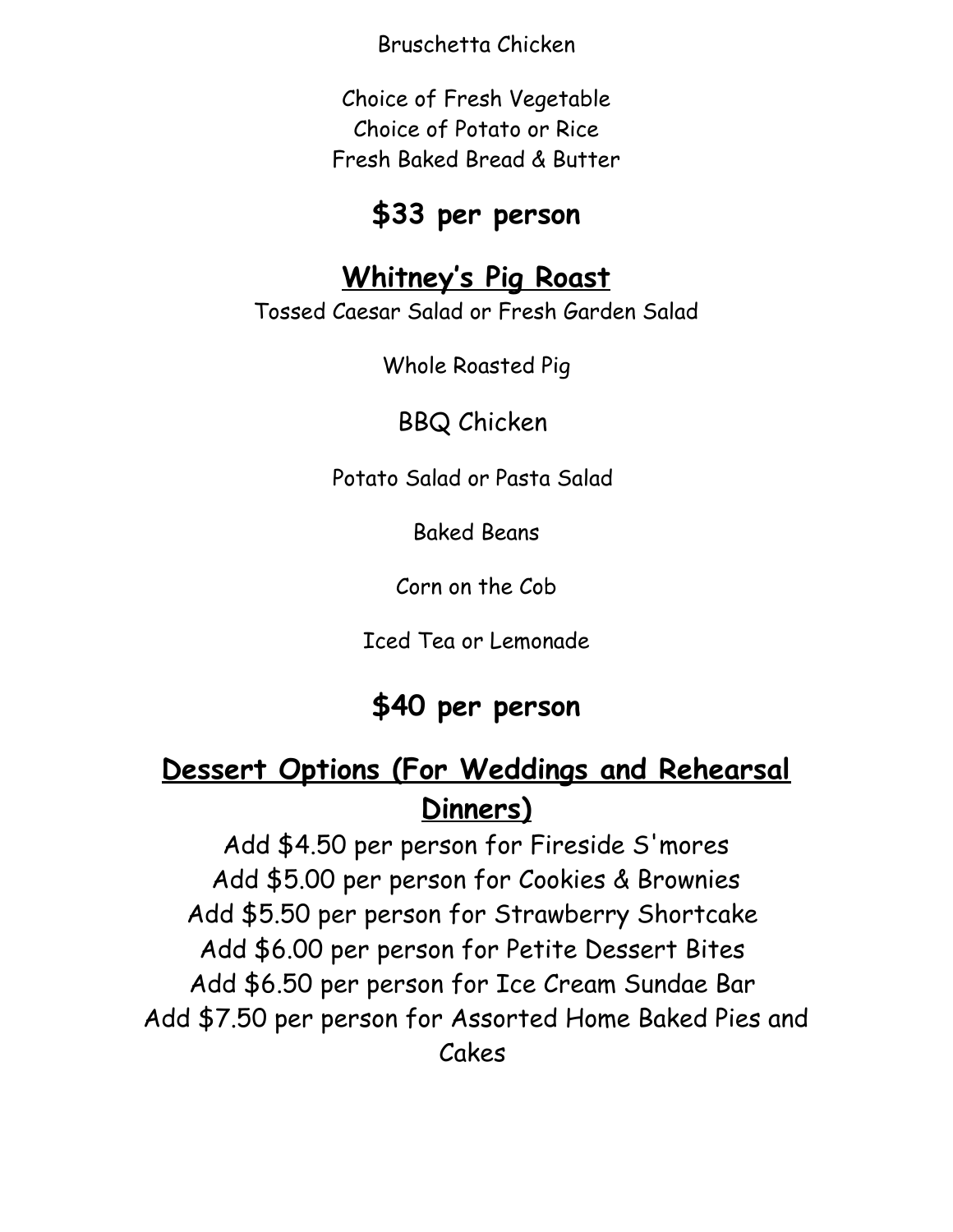# **The Base Lodge**

### **Classic Caesar Salad or Fresh House Salad**

(Choice of Two Entrees)

#### **Sirloin Tips**

Grilled Marinated Bourbon Street Style Beef Tips

### **Baked Stuffed Haddock**

With a Crab and Asparagus Stuffing finished with Dijon Hollandaise

#### **Rustic Pork Loin**

Oven Roasted Pork Loin served with Natural Pan Gravy

#### **Chicken Cordon Bleu**

Lightly Breaded Chicken Breast stuffed with Ham and Swiss Cheese

### **Eggplant Rollatini**

Parmesan Eggplant with Ricotta Cheese, Spinach, and Roasted Red Peppers

### **Choice of Fresh Vegetable**

**Choice of Potato or Rice**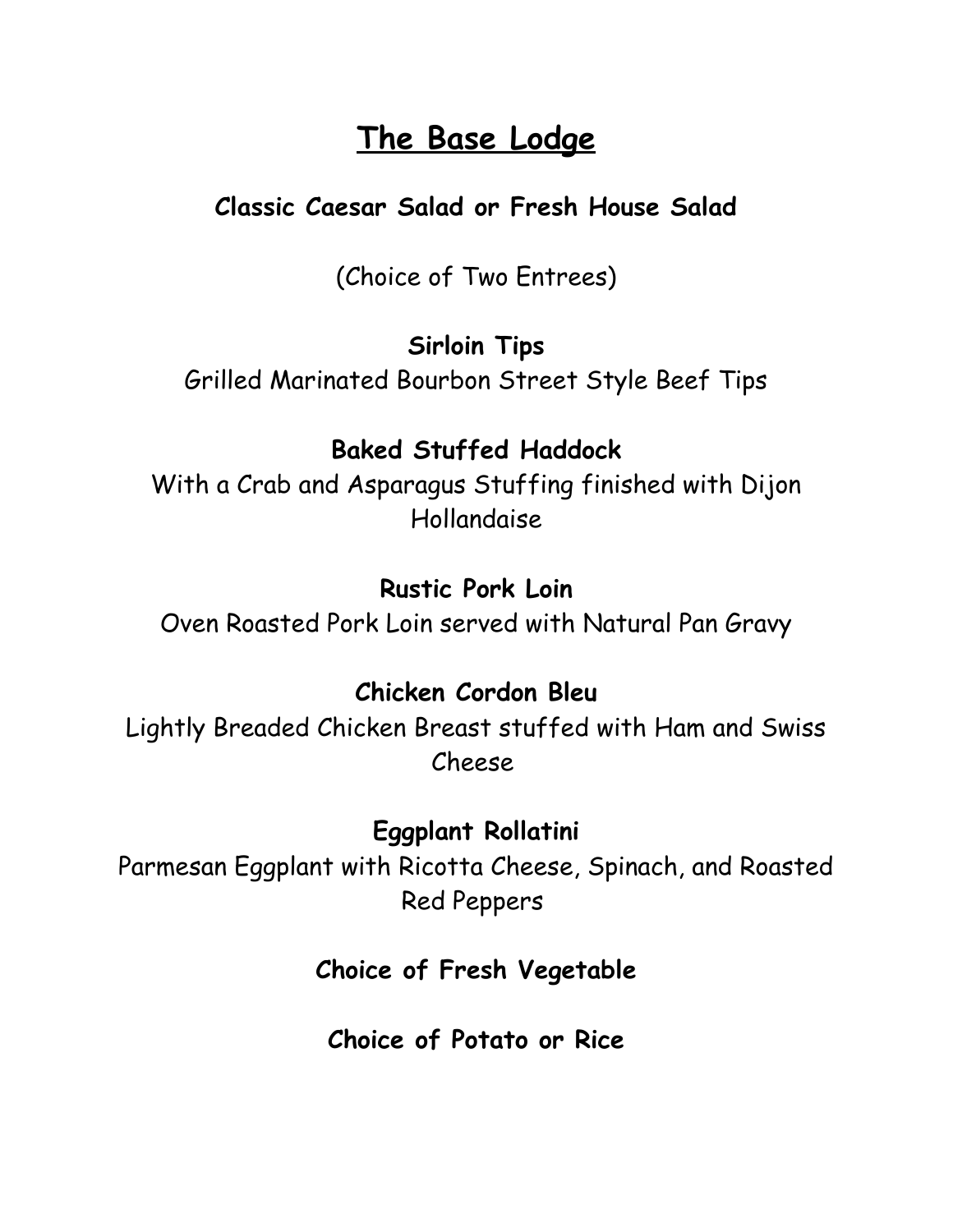**Home Made Breads**

**\$60 per person**

## **The Slope Side**

#### **Classic Caesar Salad or Fresh House Salad**

(Choice of Two Entrees)

### **Fresh Atlantic Salmon**

Maple Rubbed with Carmelized Pecan Sauce or Puff Pastry Bandied with a Dill Cream Sauce

#### **Slow Roasted Prime Rib**

Chef Carved, served with a Horseradish Sauce

#### **Marinated Pork Loin**

With Brandied Apple Stuffing and Cider House Gravy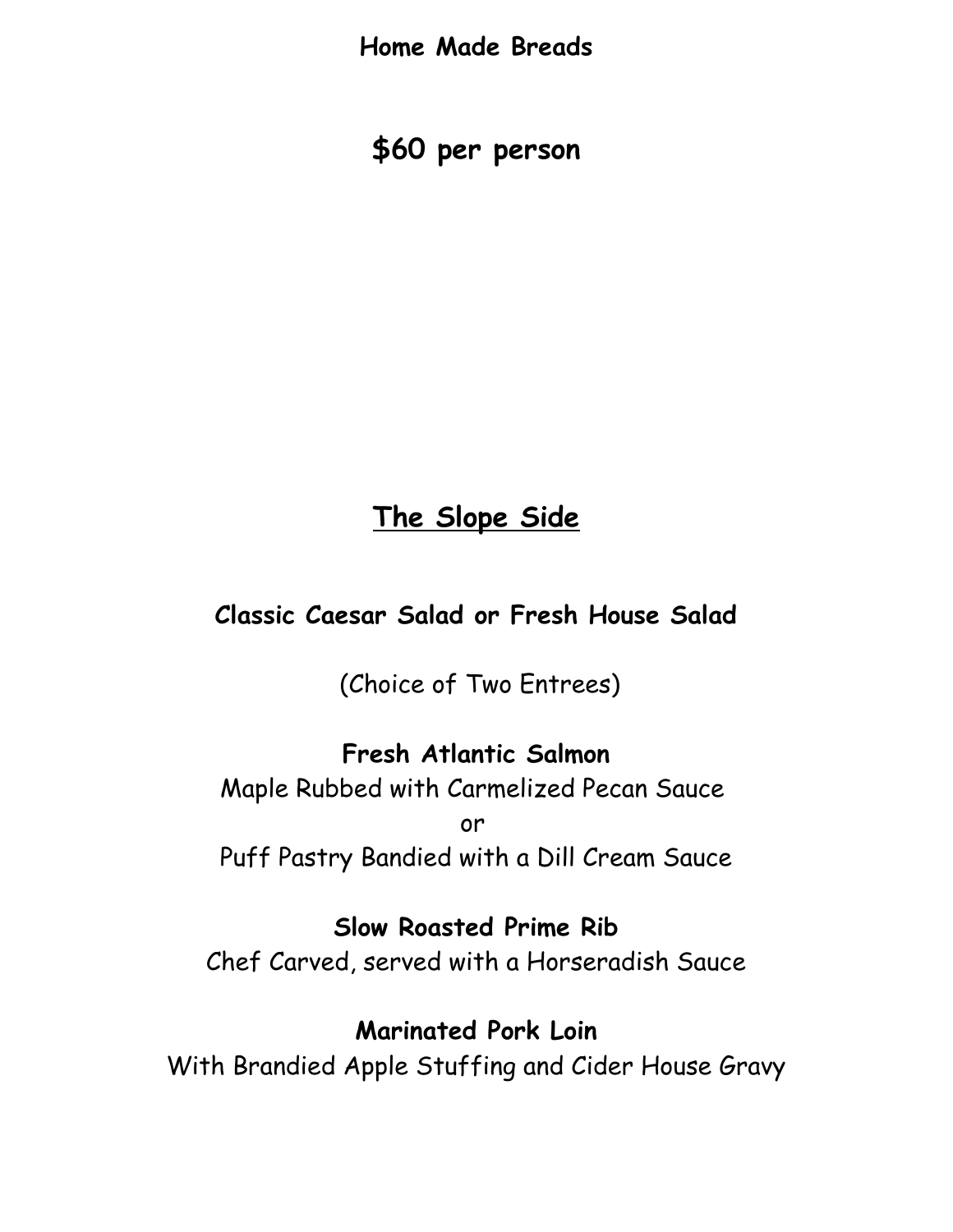#### **Prosciutto Rosemary Chicken**

Provolone Stuffed chicken breast seasoned with Rosemary wrapped in Prosciutto and served with a White Wine Cream Sauce

#### **Vegetable Lasagna**

Lasagna Noodles with Spinach, Asparagus, Tomatoes, Onions, Zucchini, Yellow Squash, mixed with Ricotta, Mozzarella, and Parmesan Cheeses and topped with Marinara and Alfredo Sauce

**Choice of Fresh Vegetable**

**Choice of Potato or Rice**

**Home Made Breads**

**\$65 Per Person**

## **The Summit**

### **Classic Caesar Salad, Fresh House Salad, or Whitney's Salad**

(Choice of Two Entrees)

**Pan Seared Duck Breast**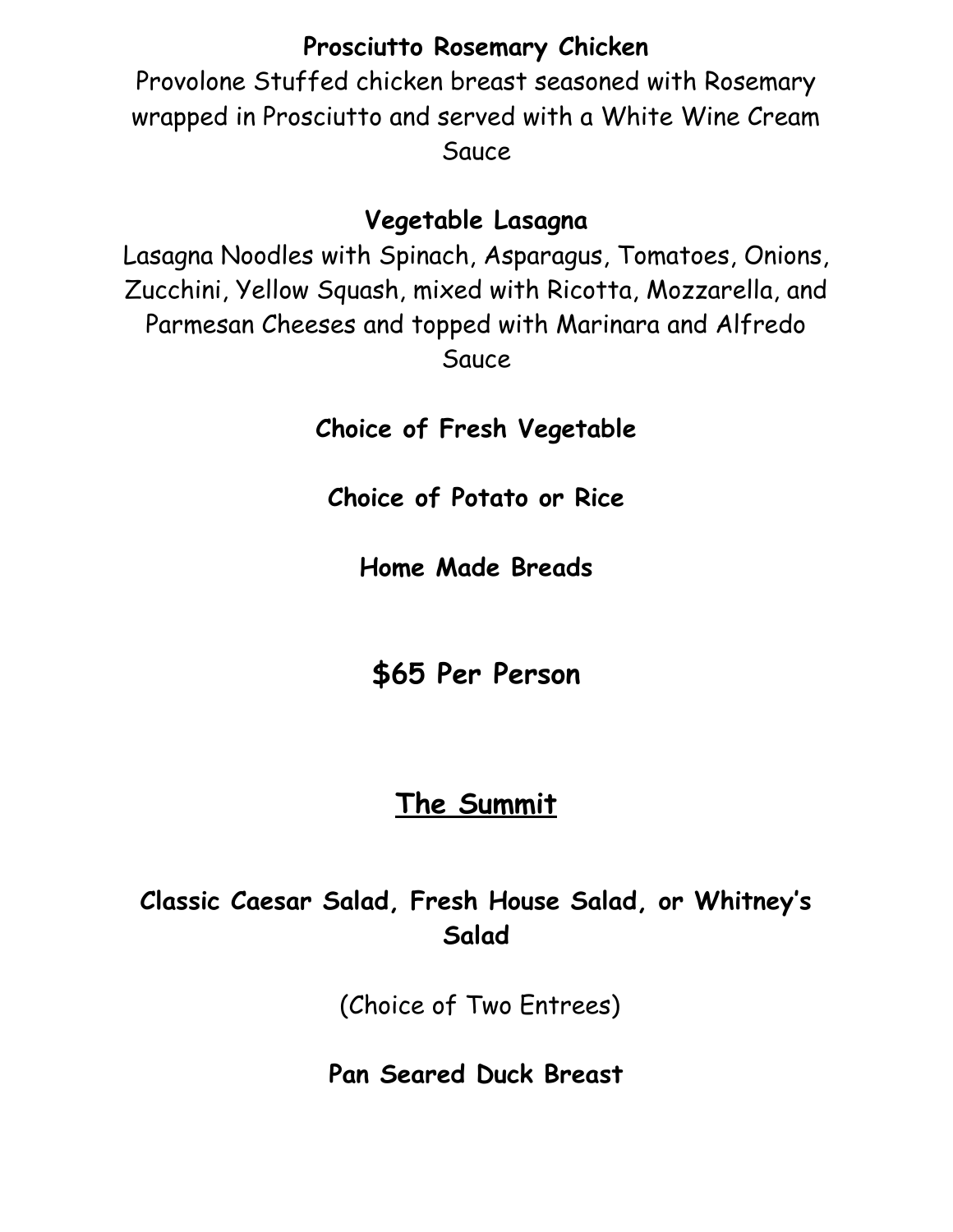With a Blackberry Sauce

### **Grilled Tenderloin of Beef**

Finished with a Port infused Cremini Mushroom Demi Glace

#### **Lobster Thermidor**

Lobster Meat with Egg Yolks and Cognac served in a Lobster Shell

#### **Cornish Game Hen**

With Wild Mushroom Stuffing

### **Rack of Lamb**

Fresh Herb Crusted Rack of Lamb with a Rosemary Au Jus

### **Choice of Fresh Vegetable**

**Choice of Potato or Rice**

### **Home Made Breads**

# **\$70 per person**

Add 9% NH Meals Tax & 20% gratuity to all menu items. Menu price is based on a buffet. Add \$4 per guest for a plated dinner reception.